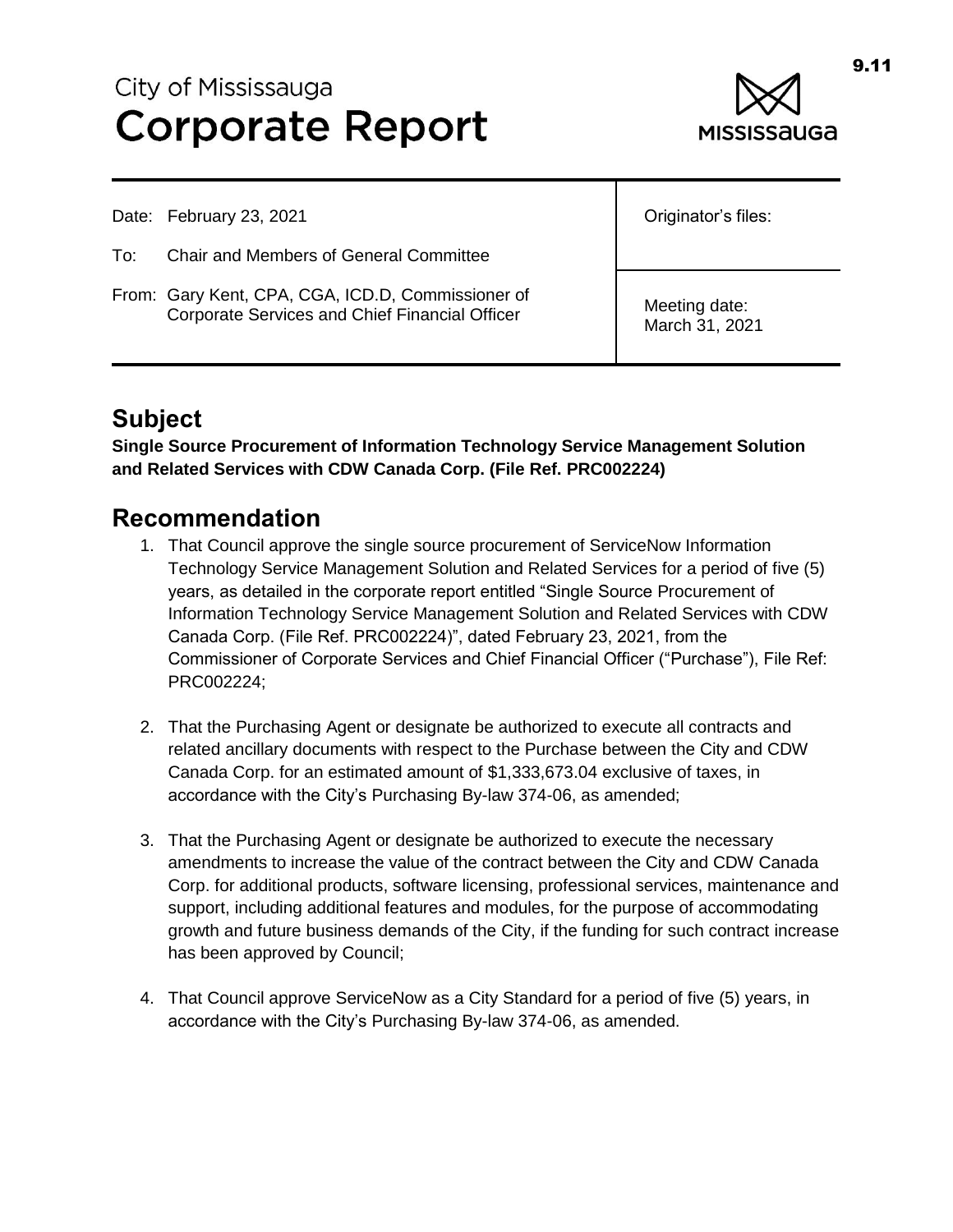# **Report Highlights**

- The City of Mississauga's Information Technology division currently uses a combination of unsupported and out-of-date systems to administer its support operations.
- The IT hardware audit action plan recommended the implementation of an adequate asset management system be established for the accurate recording, monitoring and reconciling of IT hardware (Ref: PSAB 3150).
- The Provincial Government has mandated integration of asset management principles into municipal governance and processes as key success factors in attaining reliable sustainable municipal services for future generations.
- The demand for IT Helpdesk support continues to increase as the complexity and size of the organization grows along with the number of new IT enterprise systems, interfaces and applications. The need to divert helpdesk support to self-service options is necessary to keep up with the demand without adding additional staffing resources.
- The Information Technology Service Management Solution selected under the Region of Peel's RFP# 2020-191 P follows the Information Technology Infrastructure Library best practices and allows for growth and scalability throughout the Corporation.

# **Background**

The City of Mississauga's Information Technology (IT) division currently uses a combination of unsupported and out-of-date systems to administer its support operations. These systems include a helpdesk ticketing tool Microsoft Systems Centre Service Manager (SCSM), an inhouse built IT asset management solution (IT Asset), an in-house built Knowledge Base (KB City) for knowledge management, and a fillable forms solution (InfoPath - 990) for user provisioning and IT application access.

These systems are obsolete and are no longer supported by their respective vendors and pose a security risk. Microsoft Systems Centre Service Manager (Helpdesk ticketing tool) has been in place since 2009 and reached end-of-life in 2015. The risks related to using unsupported technology include lack of future software updates, lack of security patches and technical support, potential additional professional services costs and licensing fees, risk to business continuity due to IT helpdesk downtime and increased labour costs per ticket.

The demand for IT helpdesk support continues to increase as the complexity and size of the organization grows along with the number of new IT enterprise systems, interfaces and applications. Prior to the pandemic, the number of helpdesk requests had increased at an average of 10% per year over a four (4) year period. The need to divert helpdesk support to self-service options is necessary to keep up with the demand without adding additional staffing resources.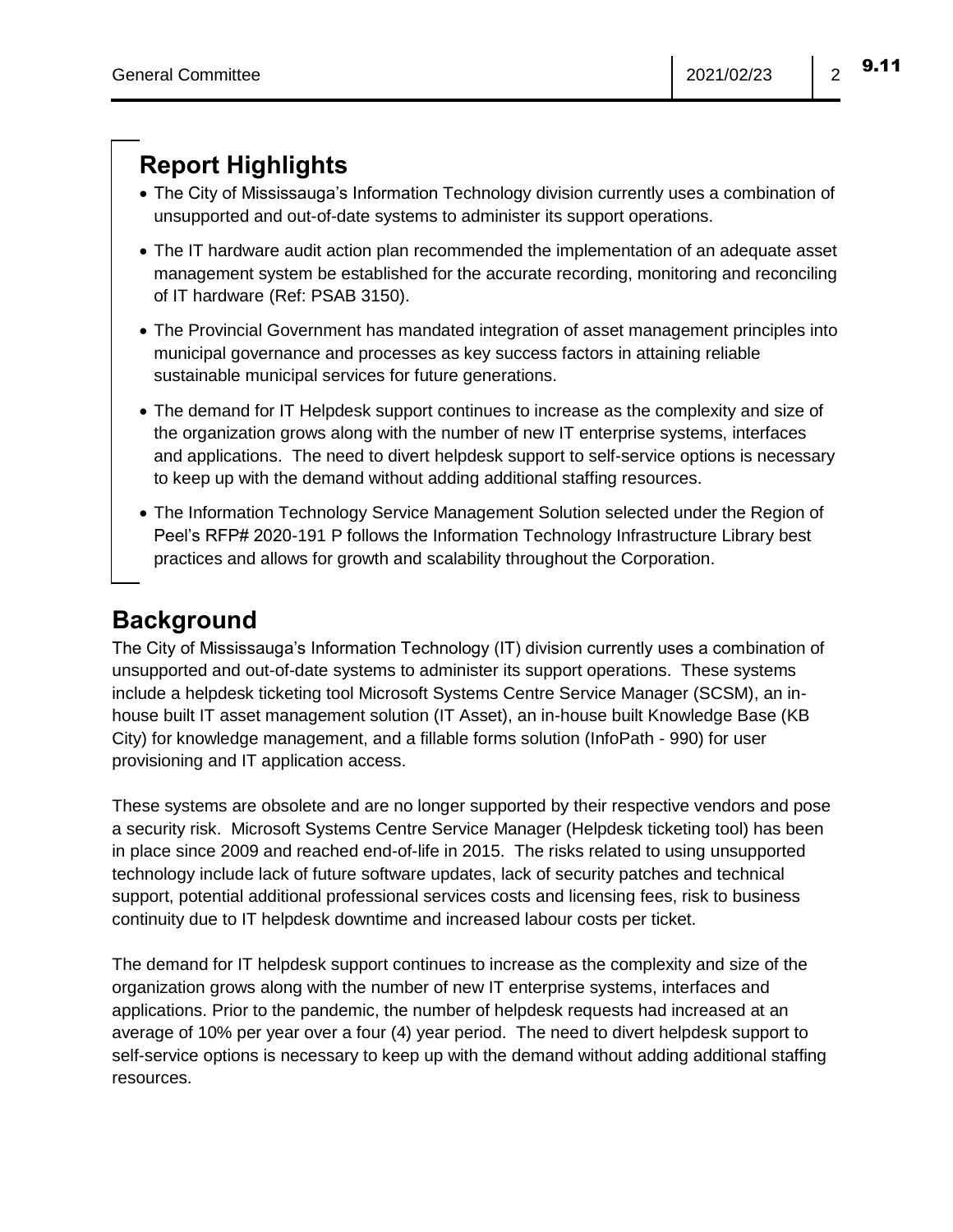# **Comments**

The City's helpdesk ticketing tool, asset management solution, knowledge management solution and forms workflow solution are end-of-life, unsupported and pose a security risk. An IT hardware audit identified the current IT asset management solution as inadequate and the action plan recommended the implementation of a new enterprise system for the accurate recording, monitoring and reconciling of IT hardware assets. The audit recommendation also aligns with the mandate from the Provincial Government on the integration of asset management principles into municipal governance and processes as key success factors in attaining reliable sustainable municipal services for future generations. (Ref: City's Policy Title: Strategic Asset Management, Policy Number: 03-13-01; Ontario Regulation 588/17). Furthermore, a lean review of the IT helpdesk, IT inventory control and IT user provisioning processes was completed and the recommendations included procuring a full-featured, modernized turnkey IT Service Management (ITSM) solution.

In 2020, the Region of Peel awarded CDW Canada Corp. the contract for "Supply and Implementation of ServiceNow Information and Technology Service Management Solution" (RFP# 2020-191 P) following a public competitive tender and rigorous evaluation process. The Region of Peel's contract awarded to CDW Canada Corp. ensures that audit recommendations are met; and provides enterprise scalability throughout the Corporation.

The ServiceNow full-featured ITSM solution would provide the following key benefits for the Corporation:

#### **A supported ITSM tool set following the Information Technology Infrastructure Library (ITIL) framework and best practices:**

- An integrated Incident Management module that allows staff to submit, track, update and resolve incidents easily using a mobile-based solution.
- Mobile capability to allow field analysts to add comments or resolve helpdesk tickets from a mobile device.
- Improved IT efficiency and productivity by using repeatable best-practice processes.

#### **Improved IT system security access, auditing and reporting:**

- An integrated Service Management module that allows administrators to manage service levels and incident escalation/de-escalation procedures.
- An integrated graphical and configurable dashboard and reporting features that allow staff to monitor and report on issues, backlog, and compare service level performance against service level targets.
- An integrated Asset Management module that allows staff to track and report on all IT assets and related costs throughout their lifecycle.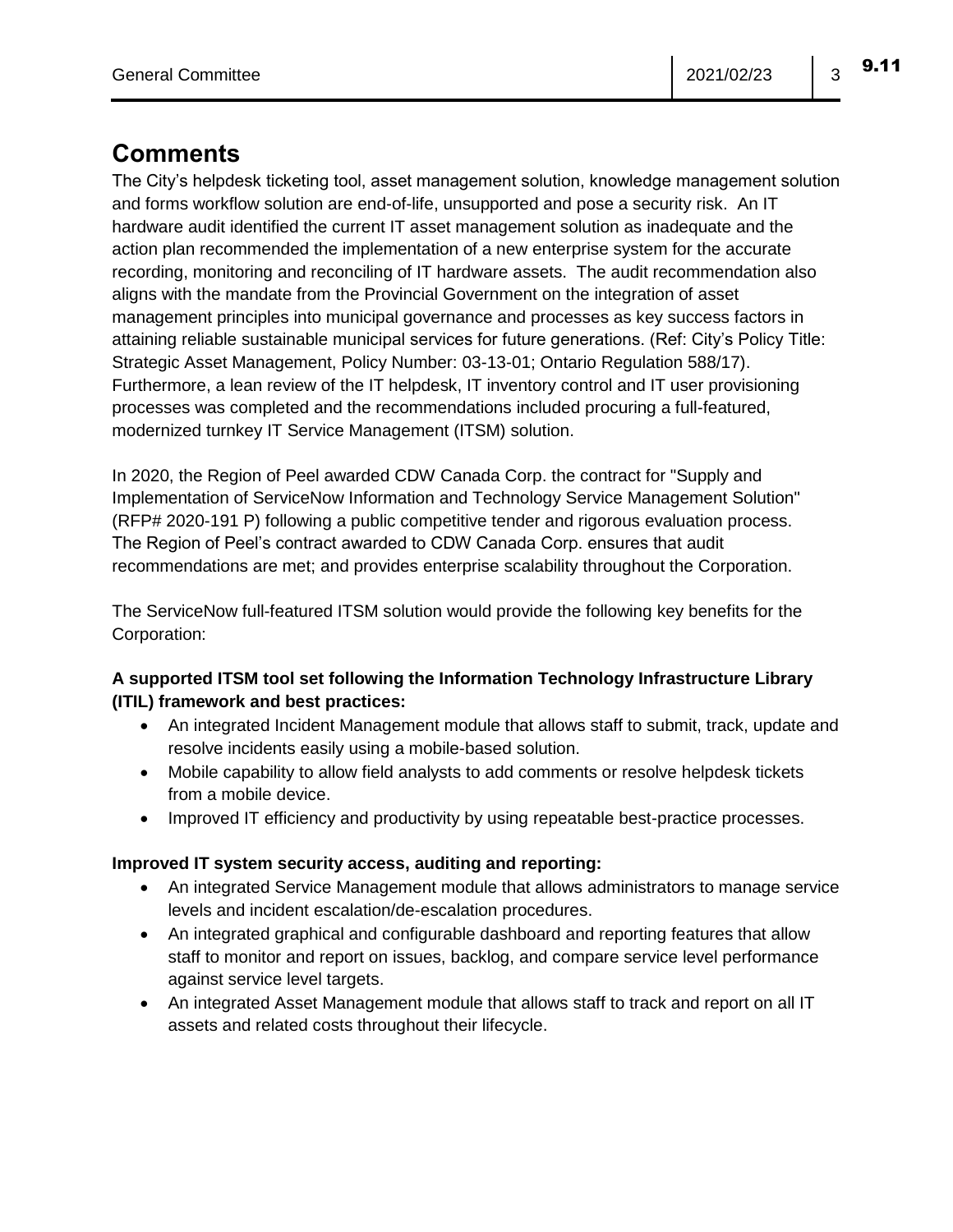#### **Improved access to IT services for staff:**

- An integrated end-user and operator self-service portal that allows City staff to access IT services via an online catalogue, submit and track incidents and service requests easily using a mobile-based solution.
- An integrated form designer that allows authorized staff to create custom end-user forms and automated custom workflows.
- An integrated Knowledge Base module that allows staff to gather, analyse, store and publish knowledge articles, frequently asked questions, and information within the organization.

By implementing and maintaining one centralized system, introducing automation and selfservice, IT will remove reliance on multiple maintained systems, improve productivity and reduce the risk of data entry errors and omissions. In addition, helpdesk statistics show an average year-over-year increase of 10% in the number of helpdesk tickets, while an analysis of the helpdesk ticket type shows that 15% of tickets could be deferred if self-service tools were made available.

Broader Public Sector Service Providers clause included into the Region of Peel's RFP# 2020- 191 P (Ref: Master Agreement for Technology Goods and Services, Section 14.11) allows the City to enter into a Single Source contract with CDW Canada Corp. to take advantage of the competitive pricing, favourable terms and conditions established under the Region of Peel's competitive process. In addition, there is a significant amount of time saved by leveraging the Region of Peel's RFP# 2020-191P versus pursuing a new competitive procurement.

#### **Purchasing By-law Authorization**

The recommendation in this report is made in accordance with Schedule "A" of the Purchasing By-law 374-06, Section 1 (b) (vii) "The Goods and/or Services are available from more than one source, but there are good and sufficient reasons for selecting one supplier in particular, as follows:

• "It is advantageous to the City to acquire the Goods and/or Services from a supplier pursuant to the procurement process conducted by another Public Body."

Information Technology, Legal Services and Materiel Management staff will collaborate to establish the detailed requirements, negotiate the final arrangements and prepare the contract agreements.

### **Financial Impact**

The contract commitment will be approximately \$1,333,673.04 over a five (5) year period starting in 2021 and ending in 2026 and includes an operating expenditure of \$948,422.84 and capital expenditure of \$385,250.20, as shown in "Appendix 2 – Five-Year Contract Value Projection".